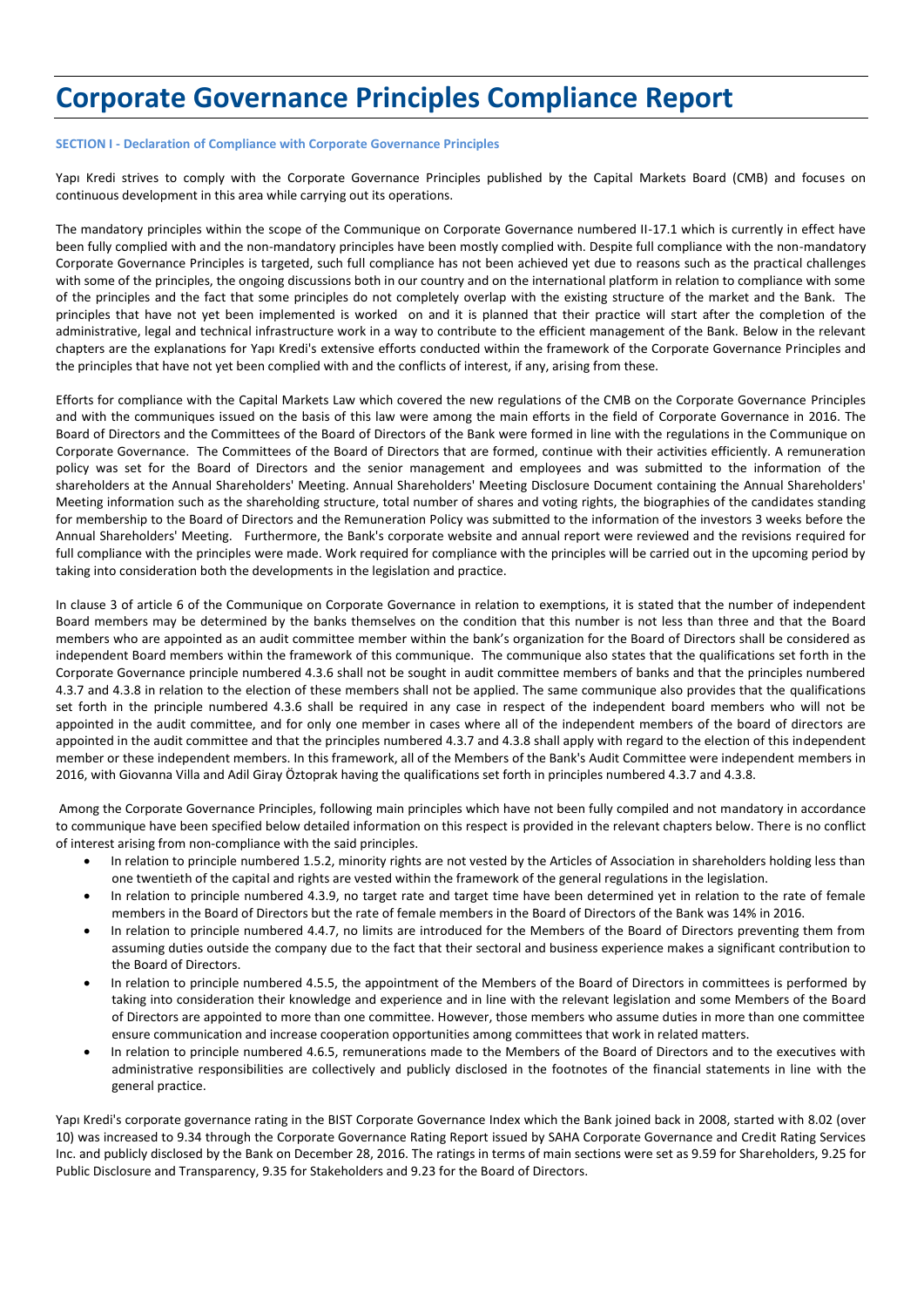#### **SECTION II - Shareholders**

# **2.1. Investor Relations Unit**

The functions at Yapı Kredi in relation to Investor Relations Unit are carried out in the following manner by Koç Financial Services (KFS) under Assistant General Manager for Compliance and Internal Control, the Subsidiaries and Shareholder Relations Unit and the Investor Relations Unit under Assistant General Manager for Financial Planning and Financial Affairs (CFO). During the year, all telephone and e-mail inquiries to both units were answered within the scope of the relevant legislation. Within the scope of relations with the Bank's shareholders, the Investor Relations Unit held more than 370 meetings for investors, more than 20 meetings for analysts and approximately 100 teleconferences, in addition to attending 18 conferences and in order to meet existing and potential investors and ensure that shareholders are better updated on recent developments. Quarterly financial results were presented and shared 4 times during the year via quarterly teleconferences and questions by investors and analysts were answered by senior management.

The 2016 Report on Investor Relations Activities was reviewed by the Corporate Governance Committee of the Bank on February 22, 2017 and was submitted to the Board of Directors of the Bank on the same date.

Functions of KFS, Subsidiaries and Shareholder Relations Unit are:

- To ensure that the correspondence on shares between the Shareholders and the partners and the information and documents that need to be kept in relation to shares within the scope of legislation are kept in a sound, safe and updated manner,
- To prepare the documents that need to be submitted to the shareholders for information and review in relation to the Annual Shareholders' Meeting and to take measures to ensure that the Annual Shareholders' Meeting is held in compliance with the relevant legislation, the Articles of Association and other regulations within the shareholding structure,
- To oversee and monitor the fulfilment of liabilities arising from the Capital Market legislation including all matters in relation to Corporate Governance and Public Disclosure.

Functions of the Investor Relations Unit are:

- To manage relations among national/international corporate investors/shareholders, banking analysts of intermediary agencies and partners, to inform them regularly and proactively, to answer their oral and written questions,
- To manage relations with the international credit rating agencies, to answer their oral and written requests for information,
- To manage all printed and web-based processes in relation to the issuance of the Bank's annual and interim reports and to coordinate the compilation of the contents in accordance with the legislation,
- To include the matters set forth in the Corporate Governance Principles in the Investor Relations section on the Bank's website and to keep information updated.

# **KFS, Subsidiaries and Shareholder Relations Unit**

| Head of the Unit             | : Erdinc TETİK                                                                                             |
|------------------------------|------------------------------------------------------------------------------------------------------------|
| Title                        | : Director of KFS, Subsidiaries and Shareholder Relations Unit                                             |
| Licences                     | : Capital Market Activities Level 3 License, Corporate Governance Rating and Derivative Instrument License |
| Telephone                    | :02123396431                                                                                               |
| E-mail                       | : erdinc.tetik@yapikredi.com.tr                                                                            |
| <b>Employees of the Unit</b> | : Hasan SADİ* - Ercan YILMAZ - Resul BAŞAK                                                                 |
|                              | *Holds Capital Market Activities Level 3 License and Corporate Governance Rating License                   |

# **Investor Relations Unit**

| Head of the Unit                                                                                                  | : Gülsevin TUNCAY YILMAZ                                       |  |  |
|-------------------------------------------------------------------------------------------------------------------|----------------------------------------------------------------|--|--|
| Title                                                                                                             | : Corporate Strategy and Investor Relations Director           |  |  |
| Telephone                                                                                                         | : 0 212 339 73 23                                              |  |  |
| E-mail                                                                                                            | : gulsevin.yilmaz2@yapikredi.com.tr                            |  |  |
| <b>Employees of the Unit</b>                                                                                      | : Kerem BAYKAL* - Ece OKTAR GÜRBÜZ** - Arya ÖZÇAM - Eray ALPAY |  |  |
| * Holds Capital Market Activities Level 3 License, Corporate Governance Rating License and Derivatives License    |                                                                |  |  |
| ** Holds Capital Market Activities Level 3 License, Corporate Governance Rating License and Credit Rating License |                                                                |  |  |

#### **2.2. Exercise of Shareholders**

# **Right to Obtain Information**

No discrimination is made among shareholders in terms of the use of the right to obtain and review information and all information except for trade secrets are shared with the shareholders. Questions received by the Investor Relations Unit are answered both by telephone and in writing upon establishing contact with the most senior individual related to the matter, except for information that are deemed to be confidential and trade secret. As explained in Chapter 3.1 of this report, all information and explanations that could impact on the use of shareholding rights are included in the corporate website. Yapı Kredi continuously communicates with and informs shareholders through telephone, e-mail, internet, press releases as well as one-on-one and group meetings.

Although the right to request a private auditor is not regulated in the Articles of Association as an individual right, each and every shareholder can place a request at the Annual Shareholders' Meeting, as per article 438 of the Turkish Commercial Code and even if such request is not included on the agenda, that specific cases are clarified through private audit whenever this is required in order to be able to exercise the shareholding rights and if the right to obtain and review information was exercised beforehand. Shareholders did not place a request to this end in 2016. According to the Banking Law, Yapı Kredi is subject to supervision and audit from Banking Regulation and Supervision Agency (BRSA) as well as CMB regulations and the Bank's activities are periodically audited by the Independent Auditor elected in the Annual Shareholders' Meeting.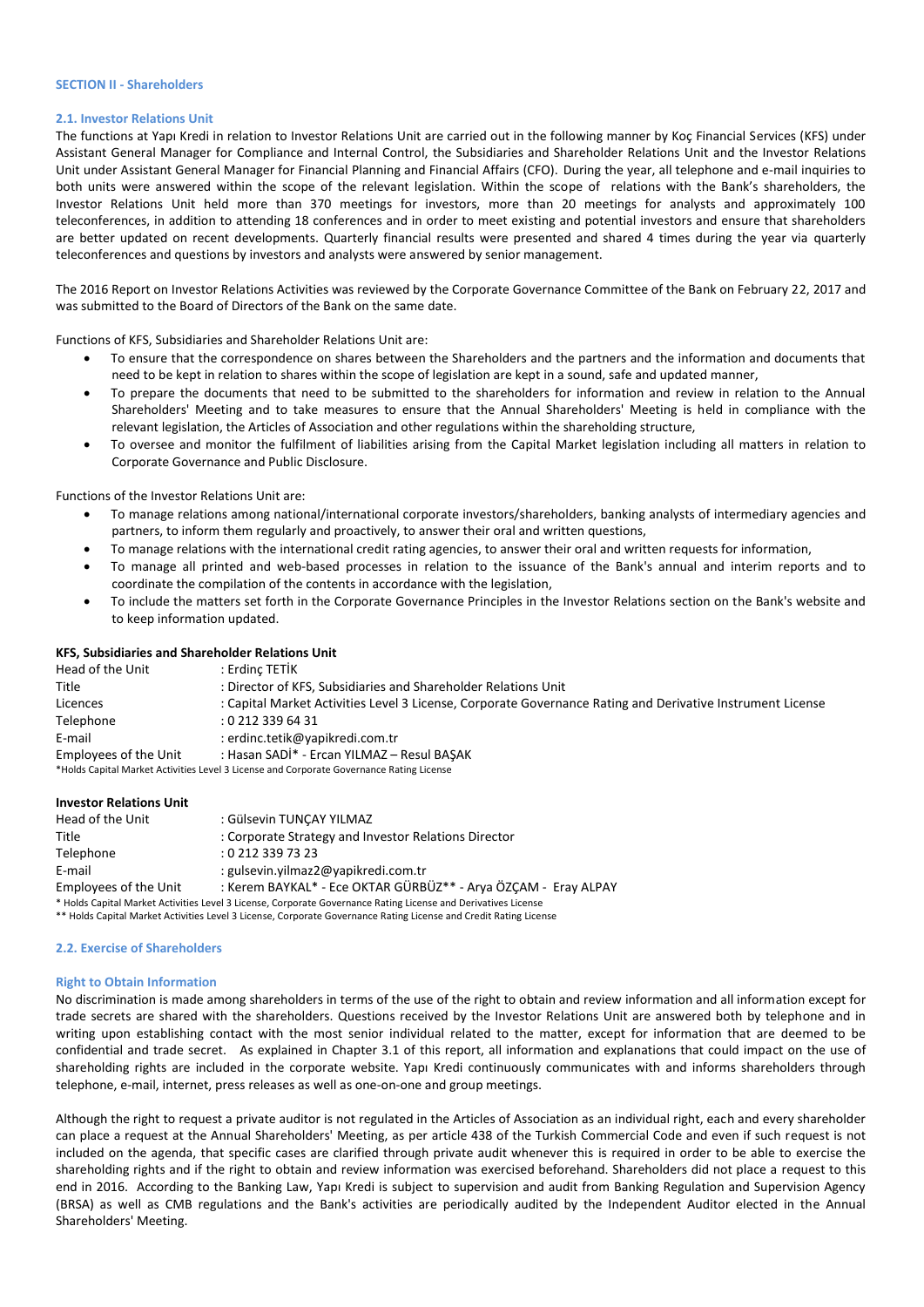## **2.3. Annual Shareholders' Meetings**

The most recent Annual Shareholders' Meeting was held on March 31, 2016 at the conference hall of the Bank's Head Office at Yapı Kredi Plaza D Blok Levent - İstanbul. Shareholders attended this meeting with a 92,10 % majority, while no stakeholder or media representative attended. In accordance with the applicable law and the Bank's Articles of Association, meeting invitation was announced via Turkish Trade Registry Gazette, Public Disclosure Platform (KAP), the e-company and Electronic General Meeting System of the Central Securities Depository Institution (MKK).

The Board of Directors and Audit Committee Reports, Financial Statements and Independent Audit Report, Dividend Distribution Proposal for the year 2015, the Annual Report containing the date and the agenda of the Annual Shareholders' Meeting as well as the Corporate Governance Principles Compliance Report attached thereto and the articles of Annual Shareholders' Meeting Agenda, and the detailed annotation containing the Compliance to Capital Markets Board regulations were made available for the examination of shareholders at the Bank's Head Office and branches, on its website www.yapikredi.com.tr as well as at KAP and the Electronic General Meeting System of the MKK within the legal period of 3 weeks prior to the Annual Shareholders' Meeting.

At the Annual Shareholders' Meeting; it is resolved that to make amendment the article 6 of the Articles of Association of the Bank (titled "Capital") related to extending Banks' Capital Ceiling Registration period which would expire at 2016 until 2020, and to make amendment to the article 14 of the Articles of Association (titled "Remunerations of the Members of Board of Directors, Executive members and the Committee Members"). Shareholders were informed of the donations and charities made in 2015 and a ceiling amount for the donations to be made in 2016 was determined by the General Assembly as TL 15,000,000. At the Annual Shareholders' Meeting, an opportunity was presented to the shareholders to speak and ask questions regarding all agenda items, there were not any raised a question which was supposed to be answered in written.

Minutes of the Annual Shareholders' Meeting can be accessed via the KAP, the Electronic General Meeting System and e-company portal of the MKK and on Yapı Kredi's website.

In 2016, there was not any proposal which was submitted by the shareholders to add an item to the agenda.

At the Board of Directors, there were no transactions for which an affirmative vote of the majority of the independent members of the Board of Directors was sought for making a decision and for which the decision was left to the General Assembly due to the fact that the said members cast a negative vote.

There were no cases in which the shareholders possessing management control, members of the board of directors, managers having administrative responsibilities and their spouses and relatives by blood and by marriage up to the second degree carried out a significant transaction that could cause conflict of interest with the company or its affiliates and/or carried out a transaction on behalf of themselves or others a business-like transaction that falls within the field of operations of the company or its affiliates or became an unlimited-liability partner of another company dealing with the same kind of business.

## **2.4. Voting and Minority Rights**

Yapı Kredi has no privileged shares. There is no cross-shareholding between the Bank and its subsidiaries and thus no such votes were cast at the most recent Annual Shareholders' Meeting. Minority shares are not represented in management. Minority rights are not vested by the Articles of Association in shareholders holding less than one twentieth of the capital and rights are vested within the framework of the general regulations in the legislation.

#### **2.5. Right to Dividend**

As Yapı Kredi has no privileged shares, no privilege exists in dividend distribution. It is resolved at the annual general assembly dated 31.03.2016 that, after necessary legal reserves has been reserved from our bank profit of 2015, the rest of the amount be set aside as extraordinary reserve, dividend distribution has not been made.

The Dividend Distribution Policy of the Bank was approved at the Annual Shareholders' Meeting held on March 27, 2014. The Dividend Distribution Policy of the Bank available on the KAP, the Bank's website and the annual report provides that *"Principles regarding the Bank's dividend distribution are set out in detail in the Bank's Articles of Association. In this respect, shareholders taking into consideration the Bank's growth targets as well as its financing requirements and the opinion of the Banking Regulation and Supervision Agency (BRSA), are authorized to pass resolutions on whether the dividend distribution shall be in cash or in the form of capital increase, whereupon bonus shares will be issued to shareholders or if part of the distribution shall be in cash and part in the form of capital increase. At the Annual Shareholders' Meeting, in accordance with the Articles of Association, shareholders may make the decision to transfer a portion or all of the distributable profit to retained earnings or extraordinary reserves. It is envisaged that the Dividend Distribution Policy of the Bank will be set out in a way to ensure the realization of long-term growth plans. This policy is subject to revision by the Board of Directors whenever necessary, taking into consideration the domestic and international economic conditions and the projects and funds on the agenda."*

#### **2.6. Transfer of Shares**

There are no provisions in Yapı Kredi's Articles of Association that restrict transfer of shares and the provisions of the Banking Law which sets the transfer of shares are reserved.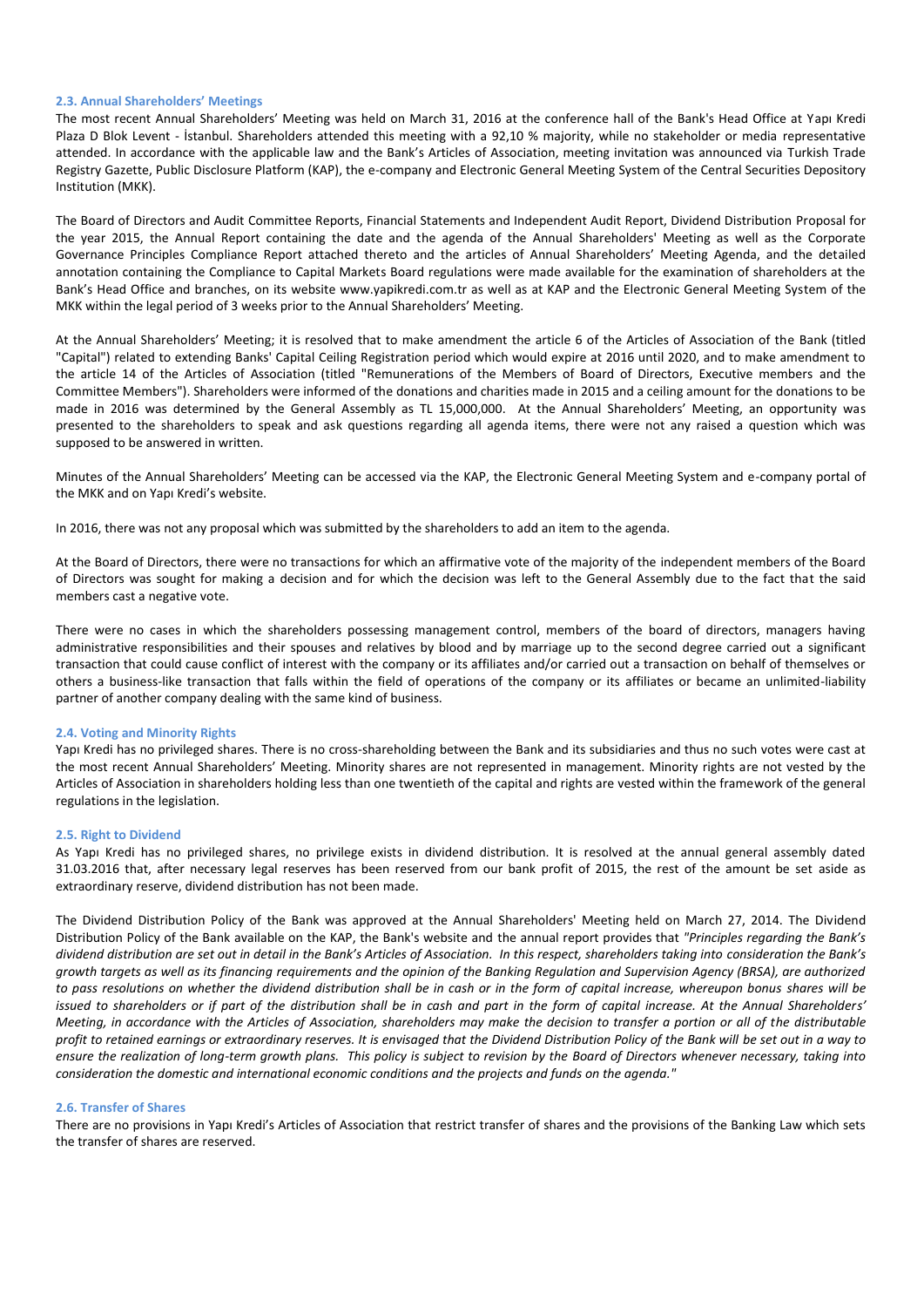#### **SECTION III - Public Disclosure and Transparency**

## **3.1. Corporate Website and Its Contents**

In accordance to the Bank's Corporate Governance Principles, the Bank has two separate and regularly updated websites in Turkish (www.yapikredi.com.tr) and English (www.yapikredi.com.tr/en). Both websites provide detailed information about Yapı Kredi under the Investor Relations section.

The Investor Relations section in Turkish (www.yapikredi.com.tr/yatirimci-iliskileri) provides information regarding the Bank's history, vision and values, shareholding structure, share price, periodic financial tables and annual reports, credit ratings given by rating agencies, corporate governance reports, the Board of Directors, senior management, Articles of Association, trade registry information, disclosure policy, code of ethics, details on Annual Shareholders' Meetings, including minutes, agenda, list of attendees and sample power of attorneys, explanations for material events disclosure and the future expectations of the Bank as stated within the scope of article 10 of the Communique on Material Events Disclosure and all other relevant information. The Annual Shareholders' Meeting disclosure document containing discussion topics related to the agenda and relevant documents (annual report, financial statements, dividend distribution table, Dividend Distribution Policy and other documents regarding the agenda) are available on the website and presented at the Annual Shareholders' Meeting.

During the year, on the website of the Bank for investor relations in English, information on Yapı Kredi, the progress of shares and bonds, information on the Medium Term Note Program, investor relations calendar, investor relations presentations, investor bulletin and the list of analysts in addition to periodic updates and amendments on all matters were included.

#### **3.2. Annual Report**

The Bank's annual report is prepared according to BRSA Regulations regarding the Principles and Procedures Concerning the Preparation of the Annual Report by Banks. In addition, the annual report is prepared in a way to include the information set forth in the Capital Markets Board (CMB) legislation and the Corporate Governance Principles.

# **SECTION IV - Stakeholders**

#### **4.1. Informing Stakeholders**

Yapı Kredi employees are informed about the Bank's activities via internal communication systems by the CEO and relevant senior management when necessary. In addition, Head Office and branch managers are regularly informed about various developments via management meetings, announcements and other communication channels. The Bank's Code of Ethics and compliance to this code are reported to the Corporate Governance Committee on a regular basis. Outside of Yapı Kredi's employees, stakeholders are notified regarding information pertaining to themselves and when deemed necessary via e-mail, telephone and other communication channels. Mechanisms were established for stakeholders to submit the transactions of the company that are contrary to the legislation and not ethically appropriate to the Bank's senior management.

#### **4.2. Participation of Stakeholders in Management**

Yapı Kredi is a joint stock company and is managed by internal executive functions. The decision making responsibilities of these functions are initially evaluated by the relevant management and then submitted for the approval of the related decision making bodies. Furthermore, there are channels available for stakeholders and specifically for the Bank's employees in order for them to support the management of the Bank without hindering the activities of the Bank. Internal customer satisfaction measurement is also conducted once a year in order to get the views and opinions of the Bank's employees.

#### **4.3. Human Resources Policy**

The Bank's human resources practices are based on its Employee Guidelines. These guidelines inform employees about human resource practices and set conditions pertaining to administrative services. Through the Employee Guidelines, the Bank aims to inform and provide consultancy to employees regarding all matters relevant to employee relations such as employee selection, placement and development based on employee knowledge, skills and talent, fair and proper compensation, performance enhancing training opportunities, provision of an appropriate work environment to maximize employee efficiency, information on working order, practices and rules, vacations, leave of absence, insurance benefits, administration etc. The Bank's Human Resources and Organization Management carries out its operations without discrimination of race, gender, nationality, age, religion, political view and physical disability and with respect towards privacy and civil rights. Job description as well as performance and bonus guidelines are announced to all employees of the Bank. In addition, the Bank has a human resources portal available to all employees with published detailed policies under main headings of career, new recruitment, salary and benefits as well as performance.

Furthermore, all Bank employees are able to share any discomfort and complaints with regard to these matters, orally or in writing, to the code of conduct within the Compliance and Internal Control and to the Ethics, Fight Against Corruption and Conflict of Interest section.

On the other hand, under the law on Trade Unions and Collective Labour Agreements (Law nr.6356), a Collective Bargaining Agreement is in place between the Bank and Union of Bank and Insurance Workers. The purpose of this agreement is identifying the benefits and responsibilities of the Bank and union members regarding contents and termination of members' labour contracts and other issues, ensuring that these are implemented correctly and demonstrating solutions in the event of possible conflicts. Through this agreement, both parties mutually guarantee to be on good terms, labor peace, wellbeing and labor safety. As a part of the Collective Bargaining Agreement, Workplace Union Representatives are designated by BASISEN on behalf of the members of the union. These representatives are commissioned to listen to members, resolve their complaints, assure cooperation, labor peace and harmony between workers and the employer, monitor the rights and interests of the workers and assist the exercise of the working conditions subject to the labor laws and collective bargaining agreements.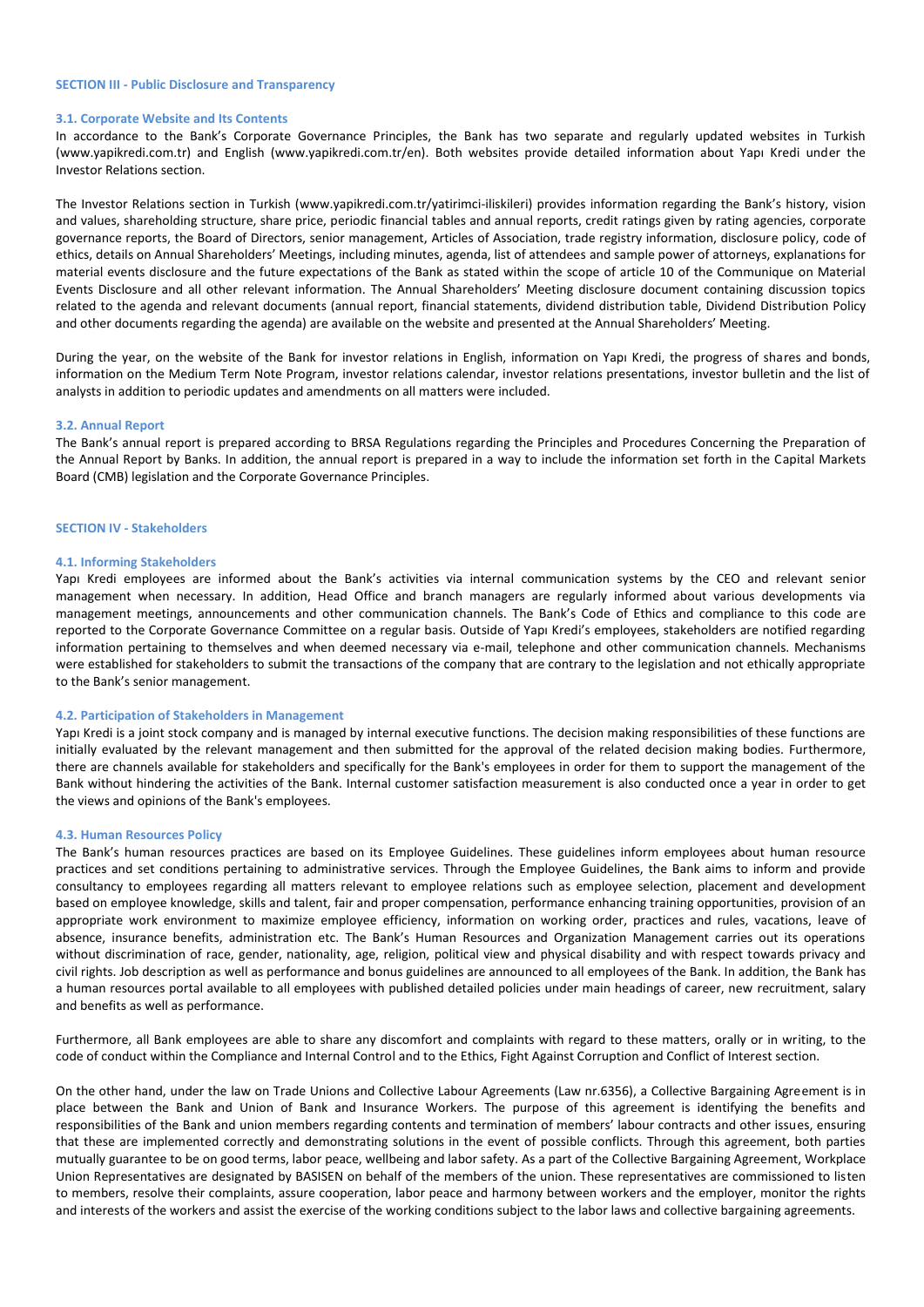**Candidate searches:** Following determination of needs in human resources, candidate searches are initiated through existing candidate pools, internet, news releases, internal announcements as well as head hunters , a special candidate pool composed of existing applied employees is prepared after the internal announcement is disclosed. Applications are assessed on the basis of criteria such as education, foreign language skills and work experience, as indicated in the scope of the position. All applicants with the required characteristics are invited to join the recruitment process.

In addition, Yapı Kredi actively undertakes employer branding activities in cooperation with university clubs to introduce the Bank to university students and learn about their expectations.

**Recruitment process**: This stage consists of an examination, interview and job offer. At the examination stage, through tests based on job function, it is determined whether the candidate possesses the necessary abilities required for the position. These abilities include learning capabilities, performing rapid numerical calculations, adaptability, problem solving, identifying details in words and figures, visual, numeric and verbal memory assessments. For some positions, English exam (based on the position whether as test or as written) is applied personality inventory is also applied. The interview stage is aimed at determining whether candidates possess certain abilities (establishing communication, teamwork etc.) required by the position to which they will be assigned, also through role play. Candidates are also asked competency-based and behaviour-focused questions during the interview process to assess whether the qualities required by the job match their expectations.

At the end of the process, the suitable candidate is offered the position and if the offer is accepted, the candidate receives the required document list and an offer letter via e-mail. During the job offer, candidates are informed of employee rights at Yapı Kredi, the articles of the contract they will sign and other relevant subjects. In addition, all of their questions are addressed. Contracts are signed with candidates who accept the job offer and start working at Yapı Kredi.

For newly formed positions or positions that require expertise and technical know-how, candidates with sufficient work experience in the relevant field are preferred. The interview stage of hiring experienced staff is carried out by the Human Resources recruitment teams in cooperation with the relevant department. Yapı Kredi continues its human resources activities with an aim to choose suitable candidates compatible with the Bank's vision, mission and strategic objectives. For candidates that live in other cities and abroad, the Bank has an online interview process allowing candidate evaluation.

# **4.4. Code of Ethics and Social Responsibility**

Information on the Bank's code of ethics is publicly disclosed on the Bank's website. Furthermore, a policy for fighting against corruption and bribery is formulated and announced on the website.

Yapı Kredi believes in the significance of a sustainable future and strives to integrate its corporate citizenship understanding within all its operations. In this content, The Bank develops its own social responsibility projects in line with the needs and expectations of the society. Furthermore, Yapı Kredi supports the active engagement of its stakeholders and provides the societal activities undertaken by its main shareholders, Koç Holding and UniCredit. Since its foundation in 1944, Yapı Kredi has been supplementing the investments made in education, culture & arts, environment and sports through its innovative social responsibility projects seeking lasting solutions to social problems and collaborating with public institutions, Non-Governmental Organizations (NGOs) and universities in an effort to enable a wider audiences to benefit from these projects.

# **Culture and Arts Projects**

- **Yapı Kredi Culture Art and Publishing:** Through Yapı Kredi Publishing, at 2016 Yapı Kredi Publishing continues to be an important player in the world of publishing thanks to the 4,749 books it has published so far, with an annual average number of 221 new books and 856 new editions. The share of children's books gradually increases within the range of publications. Students, teachers, librarians, editors and authors are brought together every year in about 150 school activity held throughout the year. On the other hand, Yapı Kredi Cultural Center reaches lots of followers through about 90 events and 5 exhibitions held during the year and thus maintains a reputable position in the cultural and artistic life of our country. Through its mission to support educational, cultural and artistic projects that will elevate the welfare level of the society, Yapı Kredi Culture Art Publishing take seriously publishing audio books which is a recently growing field of activity in Turkey. In his concept made its contribution for the blind people accessing books by 238 books as of the end of 2016.
- **Yapı Kredi Afife Theatre Awards:** It is the most prestigious and the long-lasting arts awards, Yapı Kredi Afife Theatre Awards has been organized each year since 1997 to commemorate Afife Jale, the first Turkish female artist to appear on stage, and to support the Turkish theatre. A grand jury, comprising of 33 members who are doyens of theatre and have dedicated their lives to the art of theatre transparently vote for plays they watch during the season and grant awards in 15 categories including 11 main and 4 special awards.
- **Çatalhöyük Excavations:** Çatalhöyük Excavations have been one of the most important projects supported by Yapı Kredi for a long period in the field of culture and arts. Located 10 kilometers southeast of Çumra district in Konya with an altitude of 21 meters, Çatalhöyük Hill houses 9,000-year-old secrets. Every year in August and September, a team of around 200 members from all over the world perform excavations at Çatalhöyük, one of the most important and impressive archaeological sites in the world. The 2016 excavation season marked a period in which new perspectives were adopted and significant finds were brought to light at Çatalhöyük, which is recorded in the UNESCO World Heritage List.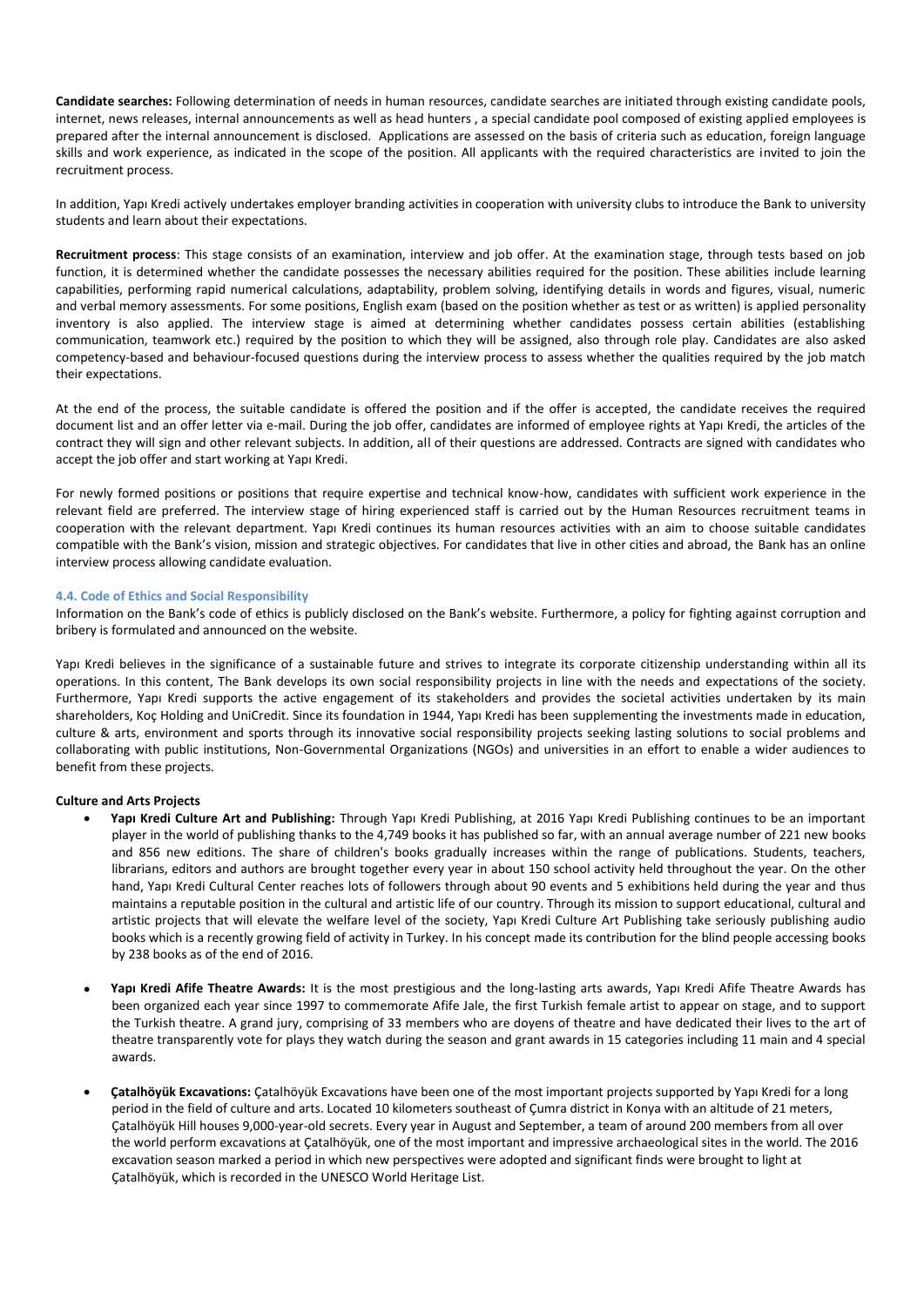# **Projects for Disabled Citizens**

- **Enabled Banking:** Initiated in 2008 as the first and most comprehensive Enabled Banking Program in Turkey, the project aims to provide disabled customers with convenient access to banking services. Yapı Kredi also launched the first enabled banking website in Turkey, www.engelsizbankacilik.com.tr, making the finance sector more accessible for disabled citizens. Additionally, the Bank provides dedicated call center and on-line chat services as well as Enabled ATMs for disabled customers. Working in cooperation with the Federation for the Hearing Impaired and GETEM (Assistive Technology and Education Laboratory for Individuals with Visual Disabilities), Yapı Kredi adds value to the lives of disabled citizens. Within the scope of this collaboration, 238 books were transferred onto digital media, converted into audio books and made available 7/24 to disabled citizens on the phone as of the end of 2016. The project 'Speaking is in our hands' was started through joint efforts with the Federation of the Hearing Impaired and 300 volunteers from branches were provided with sign language training. Enabled ATMs started service for the orthopedically impaired citizens in 2009 and for the visually impaired citizens in 2010. Yapı Kredi facilitates the lives of its orthopedically and visually impaired customers via 2,210 Enabled ATMs throughout Turkey. One of the projects started in 2014 within the scope of Enabled Banking Program allowed disabled citizens to work from home and participate in the labor force. As of 2016, a total of 6 disabled individuals have been employed by Yapı Kredi.
- **I Know No Barriers for My Country:** Yapı Kredi sustained its support to the project 'I Know No Barriers for My Country' led by Koç Holding. In this content 4,127 employees of Yapı ve Kredi have completed "I know No Barriers for My Country" e learning trainings of the end of 2016. Number of the schools in which the physical conditions were improved to ensure better access for disabled students has raised to 10 through the "Koç Growth for My Country Variable Fund".

# **Sustainability and Yapı Kredi**

- **Sustainability Report:** Yapı Kredi prepared the 2015 Sustainability report in accordance with the principles of G4 Reporting Guidelines core option, by the Global Reporting Initiative (GRI).
- **BIST Sustainability Index:** In 2016, BIST-50 companies and additionally BIST-100 companies who volunteered were included in the assessment by the London-based Ethical Investment Research Service (EIRIS) within the framework of BIST Sustainability Index established by Borsa Istanbul. Yapı Kredi was included among the 43 companies on the BIST Sustainability Index as the result of the assessment thanks to its successful performance in environmental, social and corporate governance areas.
- **Carbon Disclosure Project:** Yapı Kredi, as a symbol of value to climate change has been joined to Carbon Disclosure Project (CDP) for the first time in 2016.
- **Gender Equality for My Country:** Yapı Kredi plays an active role in the project 'I Support Gender Equality for My Country' started in June 2015 under the leadership of Koç Holding. This project aims to raise awareness on the reasons and consequences of gender inequality. Within scope of the project, trainings has been provided by volunteered trainers to General Headquarters and Branch employees. Within the context of "Koç Growth for My Country Variable Fund" with ACEV the project named "Fathers Changing Society Changing" has been initiated. With the project initiated at March 2016 till at end of March 2017, aiming to provide gender equality training to 600 fathers at 9 different cities.

# **Educational Projects**

**I Read, I Play:** Yapı Kredi has been running the project 'I Read, I Play' since 2006 in cooperation with the Educational Volunteers of Turkey Foundation (TEGV) to provide primary education students not having access to contemporary education opportunities to engage in out-ofschool education activities. The project has been delivered by more than 3,500 volunteer at all 48 project points comprising of 10 educational parks and 38 learning units. This project has reached more than 130 thousand children as of the end of 2016

# **Environmental Projects**

- **Recycling Project:** Yapı Kredi has been running a recycling project since 2008 to support sustainability of natural resources. In 2016, approximately 1 million kilograms of paper, more than 3 thousand kilograms of plastic, more than 900 kilograms of glass and approximately 200 kilograms of metals were collected for recycling process. Furthermore, Yapı Kredi prevented the emission of more than 36,214 tons of carbon dioxide , the cutting of over 16,823 trees and the wasting of 25,733 cubic meters of water, 50,829 kWh of energy and 15,1 tons of crude oil.
- **ISO 14064:** Yapı Kredi continues the ISO 14064 Greenhouse Gas Emissions Reporting certification process annually, which has been initiated in 2011. The certification process for 2015 was completed in 2016.
- **ISO 14001:** Yapı Kredi has been completed the certification process of ISO 14001 Environmental Management Systems for its headquarters buildings Yapı Kredi Plaza D Block and Banking Base in 2016.

# **Relations with the Academic Community**

- **Anatolian Scholarship:** In 2016, Yapı Kredi sustained its support for the Anatolian Scholars Program established by Koç University in 2011 by increasing the number of scholars supported to 5.
- **Yapı Kredi Banking and Insurance Academic Program:** In 2015, Yapı Kredi undertook another first in the field of education and collaborated with MEF University to launch the Yapı Kredi Banking and Insurance Associate Degree Program. The two-year associate degree program aims to educate future bankers and provide graduates employment opportunities. Program is continuing with 100 students in the 2016-2017 academic year.
- **Yapı Kredi Vocational and Technical High School:** Established in Kocaeli, Yapı Kredi Vocational and Technical High School started its educational activities in 2008 and has been one of the most important efforts by Yapı Kredi in the field of education. The school produced its first graduates in 2012 and now delivers education to over 500 students in the departments of child development and education, graphics and photography, IT, catering and office management. Additionally, 20 students benefited from the merit-based scholarship in 2016.

In 2016, Yapı Kredi channeled TL 3,6 million towards culture and art events as well as corporate social responsibility activities. In addition, the Banks disbursed TL 11,1 million in aid and donations.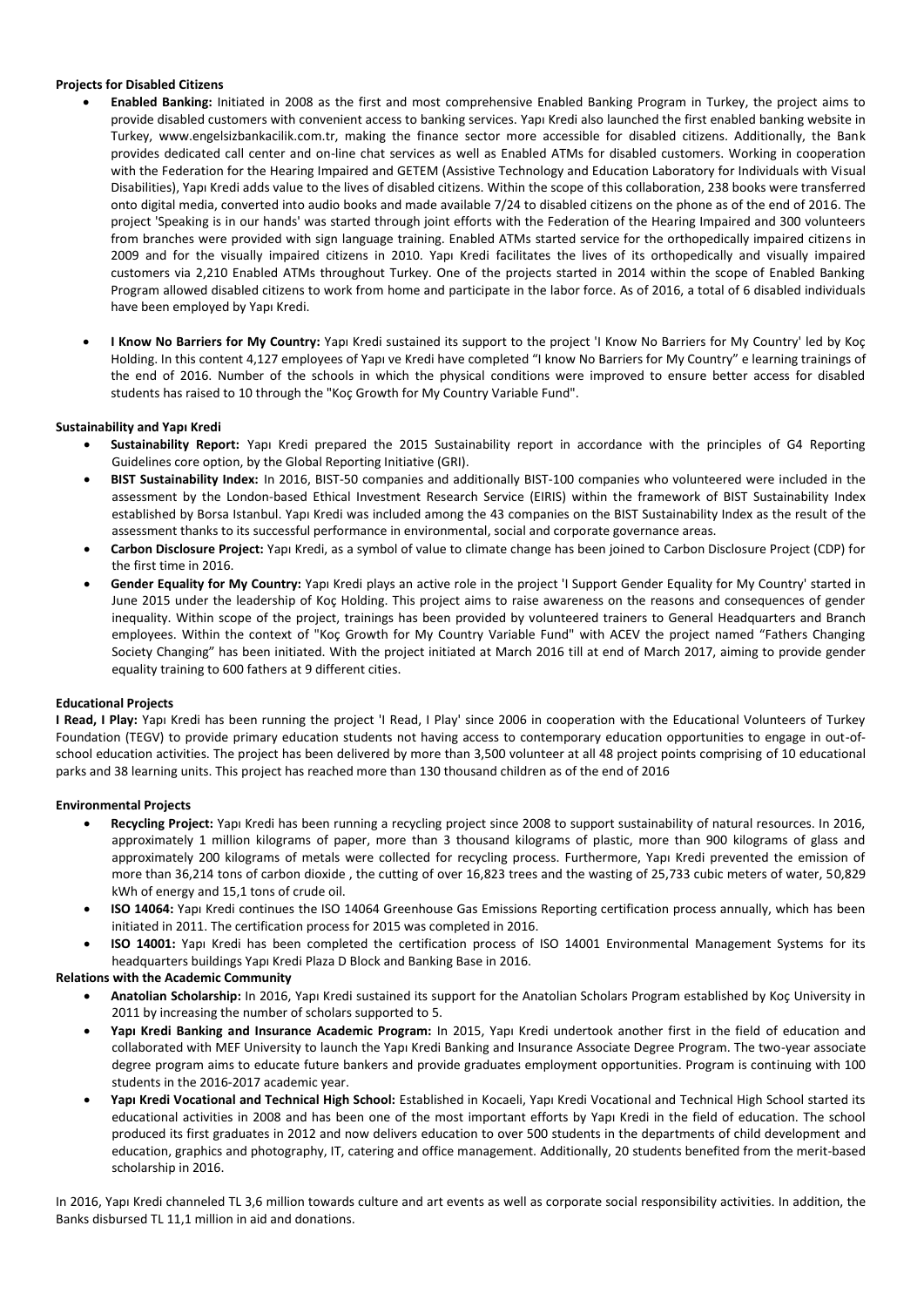## **SECTION V - Board of Directors**

# **5.1. Structure and Formation of the Board of Directors**

The Bank is governed and represented by the Board of Directors. The number of Board members and the members themselves are determined at the Annual Shareholders' Meeting. The numbers and the qualifications of the independent members are determined in accordance with the BRSA and the CMB regulations. According to the Bank's Articles of Association, the Board of Directors must be composed of a minimum of 8 individuals. Members are elected by the General Assembly for a term of maximum 3 years and serve until the election of their successor.

Information on the Members of the Board of Directors who are elected and appointed due to position change at the Shareholders' Meeting on March 31, 2016 in order to serve until the Annual Shareholders' Meeting where the 2016 activities will be discussed is available in the following table (as of 31.12.2016) and their CVs are provided on the Bank's website and its annual report. At the Bank's Board of Directors, the executive director and the CEO and the members serving as deputy executive directors and deputy CEO function as executive members of the Board of Directors.

| Name Surname                  | <b>Position</b>                                       | The Most Recent Position outside the Corporation                                                                                                                                                                                                                           | <b>Whether or Not</b><br><b>Independent Member of</b><br><b>Board of Directors</b> | <b>Committee Membership and</b><br><b>Positions</b>                              |
|-------------------------------|-------------------------------------------------------|----------------------------------------------------------------------------------------------------------------------------------------------------------------------------------------------------------------------------------------------------------------------------|------------------------------------------------------------------------------------|----------------------------------------------------------------------------------|
| Y.Ali Koc                     | Chairman                                              | Chairman of Board of Directors at Koç Holding A.Ş., Koç Finansal<br>Hizmetler A.S. and Chairman of the Board of Directors, Vice Chairman and Not Independent<br>Member Board of Directos at Koç Holding Group Companies                                                    |                                                                                    |                                                                                  |
| Carlo Vivaldi                 | Vice Chairman of The Board of Directors               | Head of UniCredit Group Middle East and East Europe, UniCredit Group<br>Executive Committee Member, Member of Board of Directors at some of<br>the UniCredit Group Companies, Vice Chairman of Board of Directors at<br>Koc Finansal Hizmeler A.S.                         | Not independent                                                                    | Alternate Member of Credit<br>Committee, Remuneration<br><b>Committee Member</b> |
| H. Faik Açıkalın              | <b>Executive Director and Chief Executive Officer</b> | Chief Executive Officer and Executive Director at Koc Finansal Hizmetler<br>A.S. Chairman of Koc Holding A.S. Banking and Insurance Group,<br>Chairman of Board of Directors at Yapı ve Kredi Bankası A.Ş. Financial<br>Affiliates                                         | Not independent                                                                    | Chairman of Credit Committee,<br>Chairman of Executive Committee                 |
| Niccolò Ubertalli             | <b>Executive Director and Deputy CEO</b>              | Executive Director and Deputy CEO at Koç Finansal Hizmetler A.S. Vice<br>Chairman and Board Member at Yapı ve Kredi Bankası A.Ş, Financial<br>Affiliates                                                                                                                   | Not independent                                                                    | Vice Chairman of Credit Committee,<br>Vice Chairman of executive<br>Committee    |
| Levent Çakıroğlu              | Member of Board of Directors                          | CEO at Koc Holding A.S., Member of Board of Director at Koc Finansal<br>Hizmetler A.S. and Member of Board of Directors at Koç Group Companies                                                                                                                             | Not independent                                                                    | Member of Remuneration<br>Committee                                              |
| F. Füsun Akkal Bozok          | Member of Board of Directors                          | Member of Board of Directors at Koç Finansal Hizmetler A.Ş. Lecturer at<br>Sabancı University                                                                                                                                                                              | Not Independent                                                                    | Member of Credit Committee                                                       |
| Ahmet Fadıl<br>Ashaboğlu      | Member of Board of Directors                          | CFO at Koc Holding A.S., Member of Board of Directors at Koc Group<br>Companies, Member of Board of Directors at Koç Finansal Hizmetler<br>A.S., Member of Board of Directors at Yapı Kredi Koray Gayrimenkul<br>Yatırım Ortaklığı A.Ş.                                    | Not independent                                                                    |                                                                                  |
| Wolfgang<br>Mag.Schilk(1)     | Member of Board of Directors                          | Head of Middle East and East Europe Risk Management at<br>UniCredit, Member Member of Board of Directors at Koç Finansal<br>Hizmetler A.S.                                                                                                                                 | Independent                                                                        | Chairman of Audit Committee.<br>Member of Credit Committee                       |
| Mirko Davide Georg<br>Bianchi | Member of Board of Directors                          | CFO at UniCredit Group, Member of Board of Directors at some of<br>UniCredit Group Companies, Member of Board of Directors at Koç<br>Finansal Hizmetler A.S.                                                                                                               | Not Independent                                                                    | Member of Corporate Governance<br>Committee,                                     |
|                               | Gianfranco Bisagni(1) Member of Board of Directors    | Co-Chairman of UniCredit Corporate and Investment Banking Member of<br>board of Directors at Koç Finansal Hizmeler A.Ş.                                                                                                                                                    | Not Independent                                                                    |                                                                                  |
| Aykut Ümit Taftalı            | Member of Board of Directors                          | Member of Steering Committee at Koc Holding, Member of Board of<br>Directors at Koç Finansal Hizmetler A.Ş, Member of Board of Directors at<br>Kare Holding, Member of Board of Director at Kıraca Holding and Member<br>of Board of Directors at Kıraca Holding Companies | Not Independent                                                                    | Alternate Member of Credit<br>Committee                                          |
| Giuseppe<br>Scognamiglio      | Member of Board of Directors                          | Member of Board of Directors at Koç Finansal Hizmetler A.Ş, Member of<br>Executive Committee at UniCredit, Executive Vice President for Group<br>Institutional & Regulatory Affairs and the Member of the Steering<br>Committee of ABI (Italian Banks Association).        | Not Independent                                                                    |                                                                                  |
| Adil Giray Öztoprak           | Member of Board of Directors                          | Member of Board of Directors at Koç Finansal Hizmetler A.S.Member of<br>Board of Director (Independent) at Yapı Kredi Koray Gayrimenkul Yatırım<br>Ortaklığı A.Ş.                                                                                                          | Independent                                                                        | Member of Audit Committee,<br>Member of Corporate Governance<br>Committee,       |
| Giovanna Villa(2)             | Member of Board of Directors                          | Member of Board of Directors at Koç Finansal Hizmetler A.Ş. Member of<br>the Audit Committee at some companies at abroad.                                                                                                                                                  | Independent                                                                        | Member of Audit Committee                                                        |

(1) By the resouliton of Board of Directors dated 13 October 2016 Mr.Wolfgang Mag.Schilk and Mr. Gianfranco Bisagni have been appointed to displace Mr. Jürgen Dr.Kullnigg and Gianni Franco Giacomo Papa' who resinged Membership of Board of Directorsas the resolution date.

By the resolution of Board of Directors dated 18 April 2016 Mrs. Giovanna Villa has been appointed to displace Benedetta Navarra who resigned at 14 April 2016.

The posts of Chairman of the Board of Directors and the General Manager (CEO) are not occupied by the same individual. It is ensured that the Members of the Board of Directors allocate sufficient time for the work of the Bank and no limits are introduced for the Members of the Board preventing them from assuming a duty or duties outside the Bank.

Benedetta Navarra and Adil G. Öztoprak were nominated as candidates for Independent Members to the Board of Directors on 18.01.2016 as a result of the examination of Candidacy Declarations and CVs by the Corporate Governance Committee and they were identified as candidates for Independent Members by the Board of Directors on the same date. It was decided in CMB's meeting held on 04.02.2016 that no negative opinions be submitted for Benedetta Navarra and Adil G. Öztoprak and they were elected as Independent Members at the Annual Shareholders' Meeting. Giovanna Villa whom resume and declaration of independent declaration were evaluated by Corporate Governance Committee, was nominated as candidate for Independent Member to the Board of Directors at 18.04.2016 to displace Benedetta Navarra who resigned at 14.04.2016. It was decided in CMB's meeting held on 12.05.2016 that no negative opinions be submitted for Giovanna Villa.

In clause 3 of article 6 of the Communique on Corporate Governance in relation to exemptions, it is stated that the number of independent Board members may be determined by the banks themselves on the condition that this number is not less than three and that the Board members who are appointed as an Audit Committee Member within the Bank's organization for the Board of Directors shall be considered as Independent Board Members within the framework of this communique. The same communique also states that the qualifications set forth in the Corporate Governance principle numbered 4.3.6 shall not be sought in Audit Committee Members of Banks and that the principles numbered 4.3.7 and 4.3.8 in relation to the election of these members shall not be applied. The communique also provides that the qualifications set forth in the principle numbered 4.3.6 shall be required in any case in respect of the independent board members who will not be appointed in the audit committee, and for only one member in cases where all of the independent members of the board of directors are appointed in the audit committee and that the principles numbered 4.3.7 and 4.3.8 shall apply with regard to the election of this independent member or these independent members. Within this framework, end of 2016, the other Independent Members of the Audit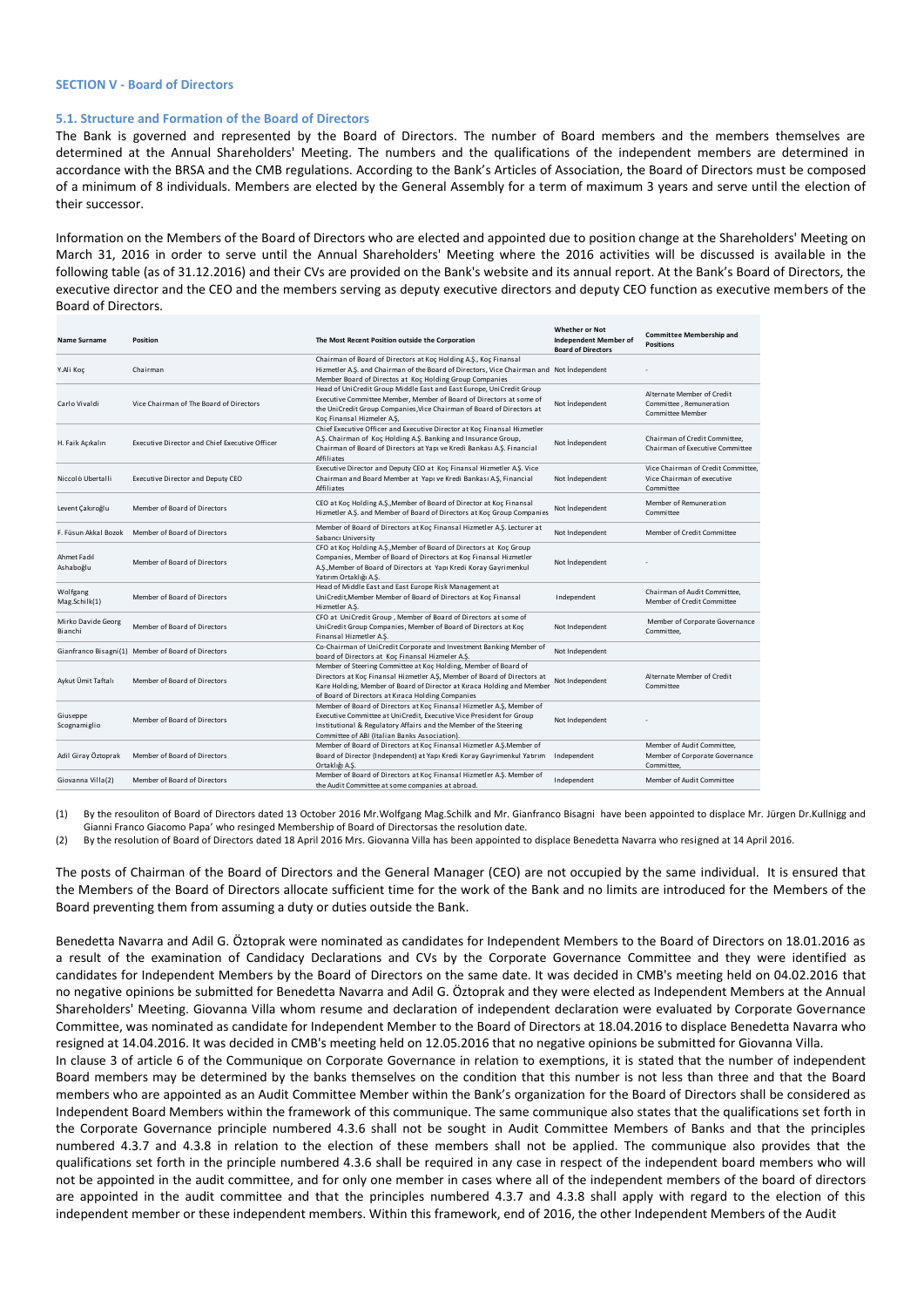Committee was Wolfgang Schilk , with Giovanna Villa and Adil Giray Öztoprak having the qualifications set during the 2016 operational period, no case that removed independence arose.

No target rate was determined in relation to the rate of female members in the Board of Directors as a tool for ensuring the representation of different opinions on the Board but the rate of female members in the Board of Directors was 14% in 2016.

# **5.2. Operating Principles of the Board of Directors**

The Board of Directors convenes upon the invitation of the Chairman as the operations of the Bank necessitate and at least 10 times a year. In 2016, the Board of Directors convened 11 times. The Board of Directors meeting and decisions are subject quorum of at least one more than half the total number of members. Members of the Board of Directors are not granted weighted voting rights. The average attendance rate of the members in the meetings of the Board of Directors in 2016 was 90%.

Meeting invitations are sent to all Members on behalf of the Chairman. Matters to be discussed and related documentation are collected and upon the Chairman's approval, the meeting agenda is sent to all Members. During the signing of the minutes by the attendees, Members who vote against an adopted resolution are required to state and undersign the reasons for their opposition thereof. Requests and views expressed at the Board of Directors' meetings are reflected in the minutes.

A 'Management Liability Insurance' is available for Members of the Board of Directors and the senior managers of the Bank.

# **5.3. Number, Structure and Independence of Committees Formed by the Board of Directors**

The aim of the committees is to provide support during the decision making process, evaluate proposals to be submitted for approval to the Bank's related functions and make decisions in their own areas of responsibility in accordance with the authorities delegated by the Board of Directors. The committees are responsible for acting in compliance with the Banking Law and related regulations while carrying out their functions within the framework of the Corporate Governance Principles.

According to the Banking Law, members of committees excluding the Executive Committee must be members of the Board of Directors. The Board of Directors currently consists of 14 members. The Board of Directors and other committee members are allocated in accordance to the Bank's joint venture shareholding structure. As a result, there are Members of the Board of Directors who are part of more than 1 committee. Those members who assume duties in more than one committee ensure communication and increase cooperation opportunities among committees that work in related matters.

## **Executive Committee**

The Executive Committee is the decision making body of the Group, established to collectively decide upon priority topics, facilitate information sharing among senior management and support strong team spirit. The Committee holds regular bi-weekly meetings or according to the needs of the bank (at least once a month). All decisions are taken unanimously by the principal members. In 2016, the Executive Committee convened 20 times with the required majority and quorum satisfied. The Committee's responsibilities include:

- Defining Group strategies and the Bank's structural risk management
- Managing asset-liability guidelines including pricing and interest rates
- Evaluating existing products and approving new products
- Assessing credit, operational, market and liquidity risks
- Ensuring coherence of the Bank's commercial policies and principles with budget objectives
- Further improving customer satisfaction and marketing activities
- Internal and external communication plans
- Approving the Bank's annual project plan and major organisational changes
- Optimising market risk strategies within the guidelines set by the Board of Directors

# **Executive Committee Members**

| LACLULIVE CUITIIIILLEE IVIEIIIDEI S |                                      |                                                                         |
|-------------------------------------|--------------------------------------|-------------------------------------------------------------------------|
| Chairman                            | H. Faik Açıkalın                     | Executive Director and Chief Executive Officer (CEO)                    |
| Vice Chairman                       | Niccolò Ubertalli                    | Executive Director and Deputy CEO                                       |
| Member                              | Patrick Josef Schmitt <sup>(1)</sup> | Assistant General Manager - Risk Management (CRO)                       |
| Member                              | Massimo Francese <sup>(2)</sup>      | Assistant General Manager - Financial Planning and Administration (CFO) |
| Member                              | Feza Tan                             | Assistant General Manager - Corporate and Commercial Banking            |
| Member                              | Z. Nazan Somer Özelgin               | Assistant General Manager - Retail Banking                              |
| Member                              | Mert Yazıcıoğlu                      | Assistant General Manager - Private Banking and Wealth Management       |
| Member                              | M. Gökmen Ucar                       | Assistant General Manager - Human Resources and Organization            |
| Member                              | A. Cahit Erdoğan                     | Assistant General Manager - Information Technologies and Operations     |
| Member                              | Mert Öncü                            | Assistant General Manager - Treasury and Financial Institutions         |
|                                     |                                      |                                                                         |

(1) Based on Board resolution dated 17 June 2016, Patrick Schmitt was appointed as Assistant General Manager in charge of Risk Management as of 1 September 2016, replacing Wolfgang Schilk

(2) Based on Board resolution dated 18 January 2016, Massimo Francese was appointed as Assistant General Manager in charge of Financial Planning and Administration as of 1 March 2016, replacing Marco Iannaccone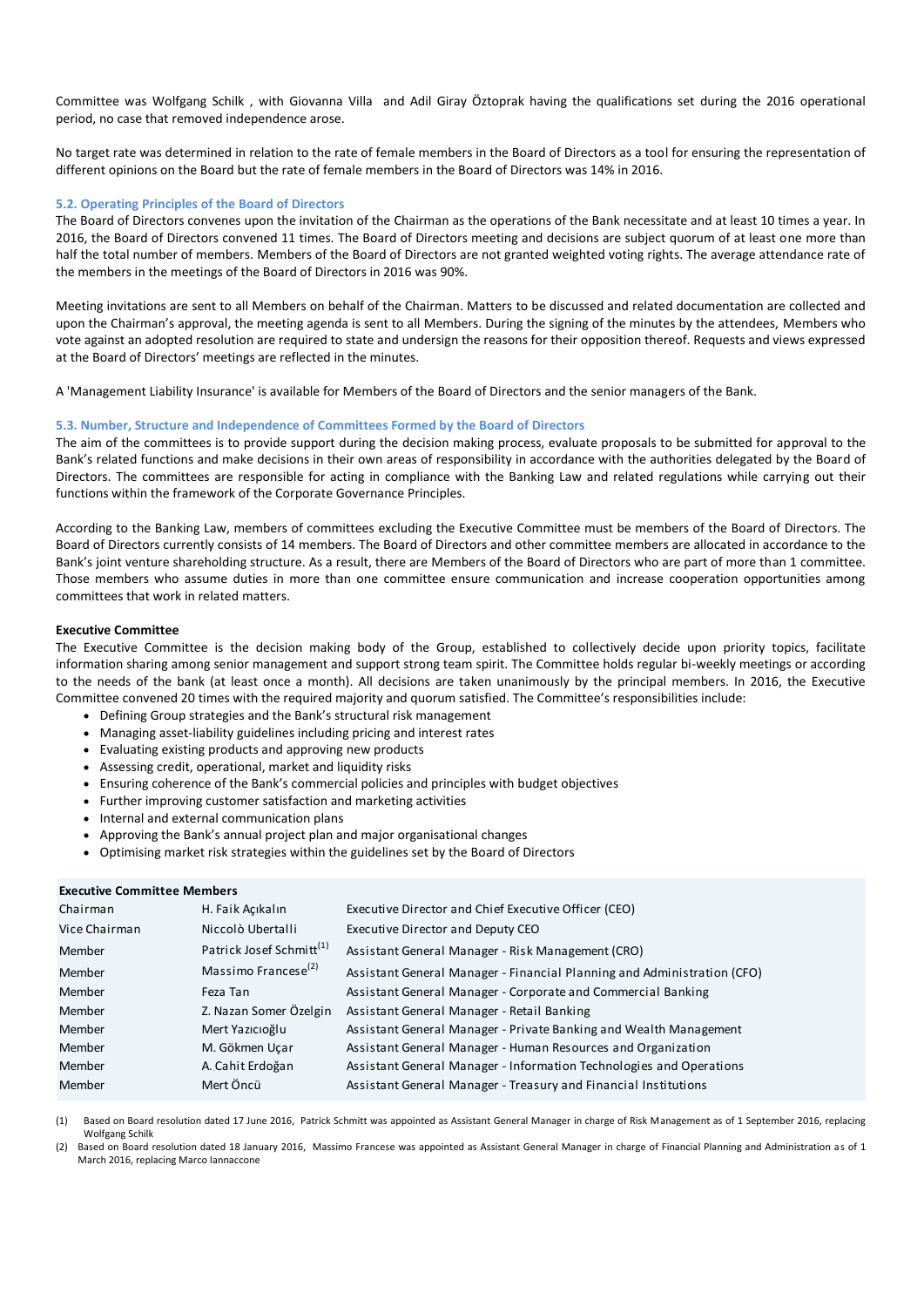# **Credit Committee**

The Credit Committee is an advisory and deliberative body whose purpose is to provide guidelines for the Bank's lending activity in coherence with the credit policy, economic objectives and the Bank's overall risk profile. All decisions of the Committee are taken unanimously and can only be implemented after the approval of the Board of Directors if taken by majority. In 2016, the Credit Committee convened 51 times with the required majority and quorum satisfied. The Committee reviews loan applications and restructuring requests within its authorised delegated limit or advises the Board of Directors for those that are not. The Credit Committee also outlines parameters for credit scoring, lending and monitoring systems.

| Credit Committee Principal Members <sup>(4)</sup> |                                |                                                      |
|---------------------------------------------------|--------------------------------|------------------------------------------------------|
| Chairman                                          | H. Faik Acıkalın               | Executive Director and Chief Executive Officer (CEO) |
| Vice Chairman                                     | Niccolò Ubertalli              | Executive Director and Deputy CEO                    |
| Member                                            | F. Füsun Akkal Bozok           | Member of the Board of Directors                     |
| Member                                            | Wolfgang Schilk <sup>(3)</sup> | Member of the Board of Directors                     |
| Credit Committee Alternate Members <sup>(4)</sup> |                                |                                                      |
| Alternate Member                                  | Carlo Vivaldi                  | Vice Chairman of the Board of Directors              |
| Alternate Member                                  | A. Ümit Taftalı                | Member of the Board of Directors                     |
|                                                   |                                |                                                      |

(3) Based on Board resolution dated 13 October 2016, Wolfgang Schilk was appointed as a Member as of the same date, replacing Dr. Jurgen Kullnigg

(4) Based on Board resolution dated 18 April 2016, Principal Members of the Credit Committee were determined as 4 members. H. Faik Açıkalın was appointed as Chairman, Niccolò Ubertalli as Vice Chairman, F. Füsun Akkal Bozok and Dr. Jurgen Kullnigg as Principal Members. With the same resolution, Carlo Vivaldi and A. Ümit Taftalı were appointed as Alternate Members

# **Audit Committee**

The Audit Committee administers the Bank in terms of compliance with local laws and internal regulations. The Committee convenes quarterly or more, according to the needs of the Bank. In 2016, the Audit Committee convened 4 times with the required majority and quorum satisfied. The Committee reports at least once every six months to the Board of Directors. The Committee's responsibilities include:

- Monitoring the performance of Internal Audit, Compliance and Internal Control as well as Risk Management departments
- Fulfilling the relevant tasks as determined by Banking and Capital Market regulations
- Approving and monitoring the Annual Audit Plan and the charter of the internal audit function
- Verifying adequacy of internal control systems
- Monitoring audit projects and evaluating significant findings
- Appointing, compensating and overseeing external auditors, rating, valuation and support service institutions
- Monitoring the financial reporting process
- 

| <b>NOTILOTING the Imancial reporting process</b><br>• Reviewing procurement policies and practices |                                |                                              |  |
|----------------------------------------------------------------------------------------------------|--------------------------------|----------------------------------------------|--|
| Audit Committee Members <sup>(5)</sup>                                                             |                                |                                              |  |
| Chairman                                                                                           | Wolfgang Schilk <sup>(6)</sup> | Member of the Board of Directors             |  |
| Member                                                                                             | Giovanna Villa <sup>(7)</sup>  | Independent Member of the Board of Directors |  |
| Member                                                                                             | Adil G. Öztoprak               | Independent Member of the Board of Directors |  |

(5) Based on Board resolution dated 18 April 2016, Members of the Audit Committee were determined as 3 members. Mirko D. G. Bianchi was appointed as Chairman, F. Füsun Akkal Bozok and Dr. Adil G. Öztoprak as Members

(6) Based on Board resolution dated 13 October 2016, Wolfgang Schilk was appointed as Chairman as of the same date, replacing Mirko D. G. Bianchi

(7) Based on Board resolution dated 29 June 2016, Giovanna Villa was appointed as a Member as of the same date, replacing F. Füsun Akkal Bozok

## **Corporate Governance Committee**

The Corporate Governance Committee is an advisory body that assists the Board of Directors on compliance to Corporate Governance Principles, investor relations activities and public disclosures. The Committee is responsible for identifying and providing guidance for any conflicts of interest that may arise. The Committee confirms that proper flow of information is ensured by the Koç Financial Services, Subsidiaries and Shareholder Relations Unit to shareholders and investors. All decisions of the Committee are taken unanimously and can only be implemented after the approval of the Board of Directors if taken by majority. In 2016, the Corporate Governance Committee convened 2 times with the required majority and quorum satisfied.

| <b>Corporate Governance Committee Members</b> |                                    |                                                                         |  |
|-----------------------------------------------|------------------------------------|-------------------------------------------------------------------------|--|
| Member                                        | Mirko D. G. Bianchi <sup>(8)</sup> | Member of the Board of Directors                                        |  |
| Member                                        | Adil G. Öztoprak <sup>(8)</sup>    | Member of the Board of Directors                                        |  |
| Member                                        | M. Erkan Özdemir                   | Assistant General Manager - Compliance and Internal Control             |  |
| Member                                        | Massimo Francese <sup>(9)</sup>    | Assistant General Manager - Financial Planning and Administration (CFO) |  |

(8) Based on Board resolution dated 18 April 2016, Mirko D. G. Bianchi and Adil G. Öztoprak were appointed as Members as of the same date, replacing Carlo Vivaldi and Levent Çakıroğlu, respectively

(9) Based on Board resolution dated 18 January 2016, Massimo Francese was appointed as a Member as of the same date, replacing Marco Iannaccone